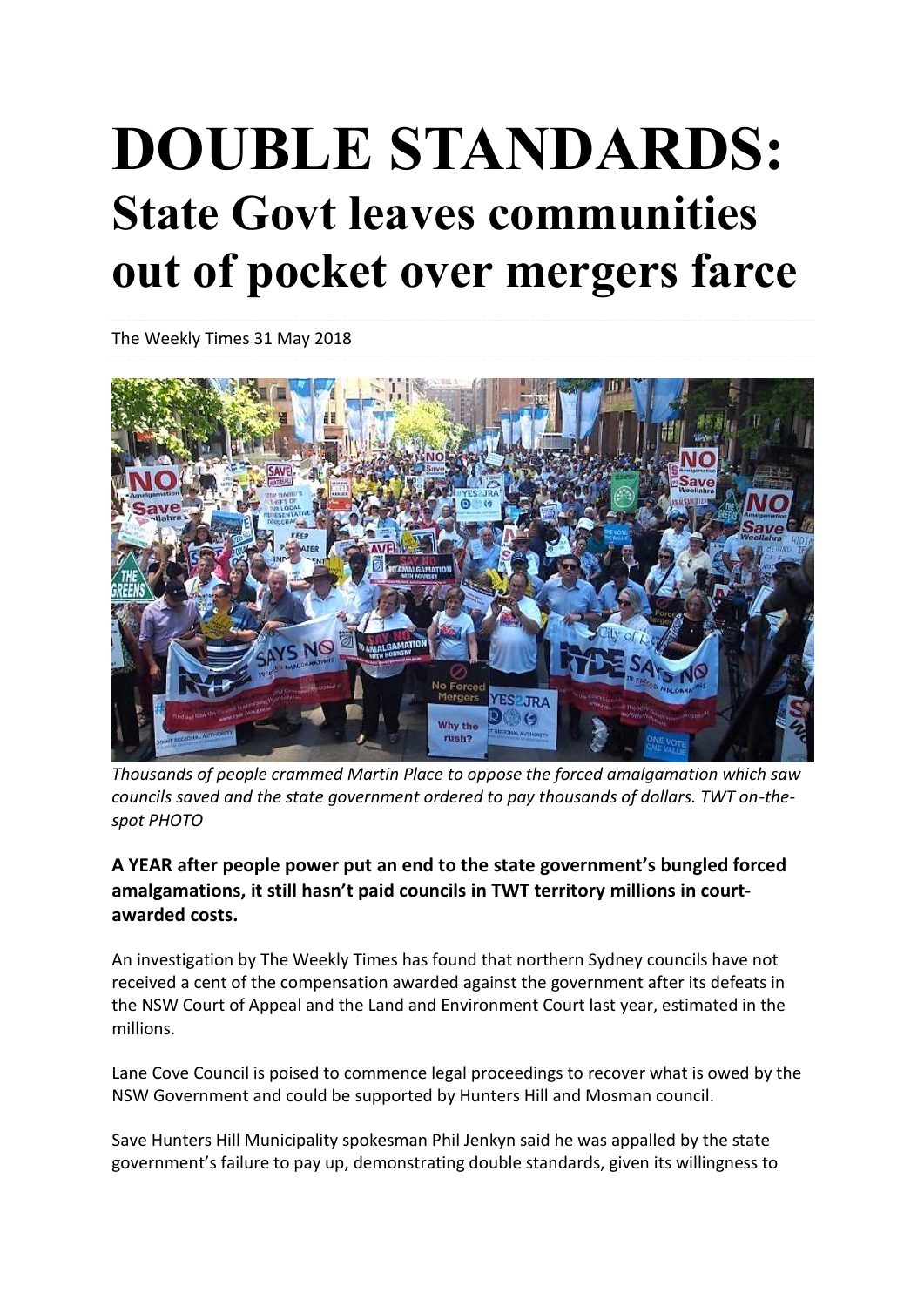punish the disadvantaged and vulnerable with heavy penalties if they failed to pay fines within 28 days.

"If people don't pay what a court awards against them there are serious consequences and these consequences should also apply to the government," he said.

"In Mosman's case the money owed is around half a million dollars and it would be about the same for Hunters Hill and Lane Cove.

"This is money the court has ordered the state government to pay, it is money owed to our local communities and our councils who bore the costs of legal action."

Lane Cove Mayor Pam Palmer confirmed that further legal action was being considered to force the government to pay up.

The Mayor said the issue was particularly pressing this month as councils set budgets for the forthcoming financial year.

"I have no idea why Gladys Berejiklian is not paying and if we need to go to court, we should, although it will cost us tens of thousands of dollars extra," she said.

"I urge the government to pay as soon as possible because we are a small council and we need this money to pay for our roads and our playgrounds and many other services to our community.

"Why we went to court in the first place is that the state government tried to impose a forced amalgamation with Ryde and Hunters Hill onto us, it was not our idea."

Mosman Mayor Carolyn Corrigan confirmed her council "had yet to see one cent" of the money.

"This was a very, very costly court case for Mosman to fight and we've been waiting for the costs, awarded to us by the court, for a year now," she said.

Premier Berejiklian led the charge on amalgamations with her predecessor, Mike Baird, but growing anger and resistance to their plans, exacerbated by a lack of consultation, forced a humiliating backdown last July when the government called off all proposed mergers.

The unsavoury experience and attack on local democracy also resulted in a media backlash against the Baird Government, including numerous front pages by The Weekly Times demanding 'Dictator Baird' back down.

TWT was pleased this ultimately happened along with his shock departure from politics in January last year.

This week 'Dictator Baird' returned to Macquarie Street to be grilled by a NSW Parliamentary inquiry into the controversial proposed relocation of the Powerhouse Museum.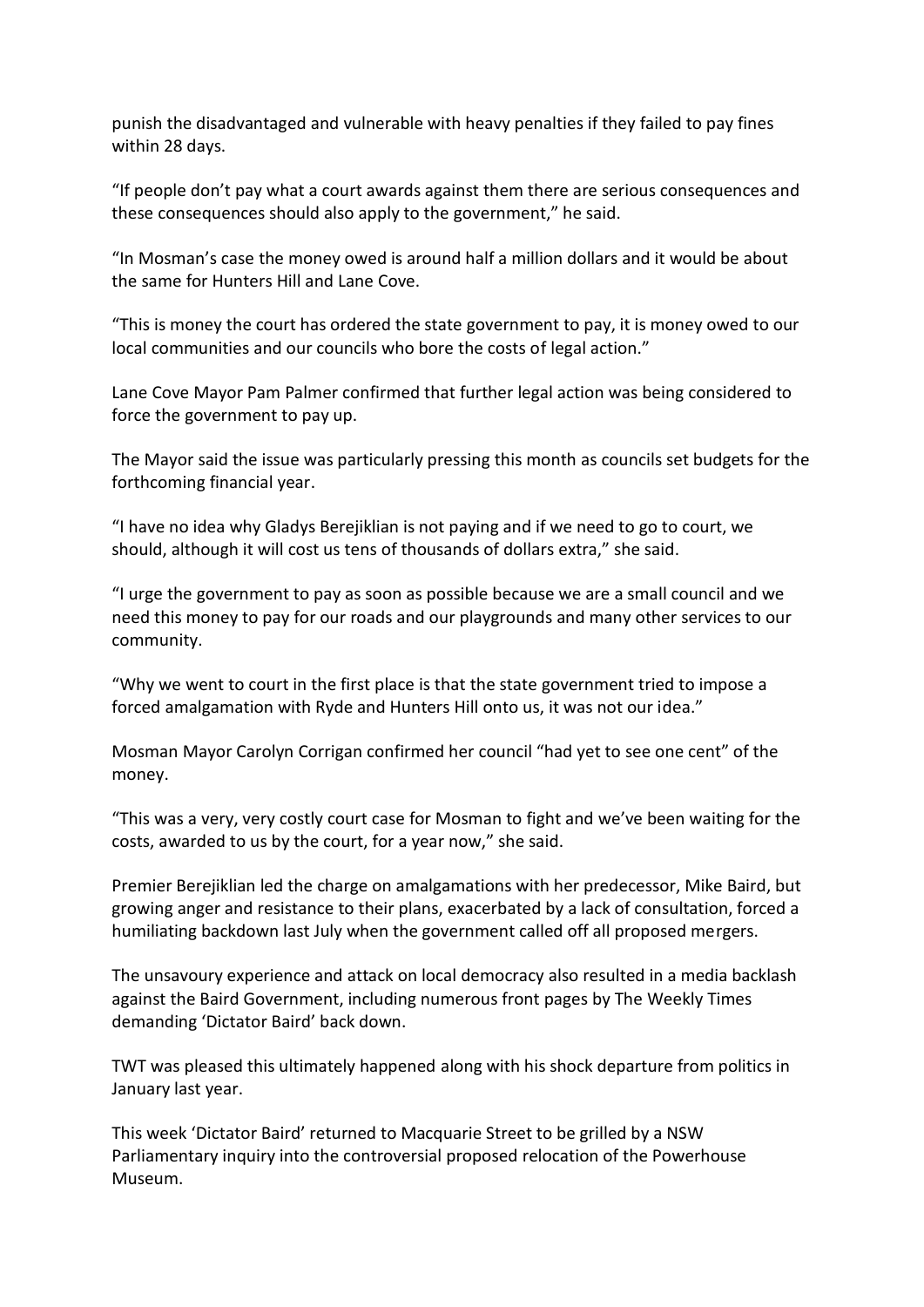Interest in the issue saw a packed public gallery which showed it had very little appetite for displays of arrogance by Baird as he responded to former colleagues grilling him.

The Weekly Times believes western Sydney should have its own world-class museum and that it shouldn't come at the expense of the iconic Powerhouse Museum in Ultimo.

It's emerged there were unsolicited offers by developers for the Ultimo site, a further clue to the reasons for Baird's unpopular decision to relocate, in what may ultimately become another stuff up in his legacy of failure.

But the government's approach to cleaning up the mess created by its failed mergers plan was starting to look more like a crisis in governance.



*The Weekly Times Managing Editor John F Booth AM (far right) joined communities in Hunters Hill and Lane Cove to celebrate the win against forced amalgamations last year – but when will the state government pay our communities what it owes (TWT on-the-spot PHOTO)*

Mr Jenkyn said the government's failure so far to pay councils costs showed a disregard for 'model litigant' principles it had committed to, requiring honesty and fairness in legal matters, including setting an example by paying debts that fall due.

And Mr Jenkyn did not believe the government needed a year to assess and scrutinise the costs awarded against it.

"It would have known from day one what it owed because it had the bill for the costs it incurred itself, fighting and losing this war on local communities," he said.

The City of Ryde also fought the proposed forced amalgamation with Hunters Hill and Lane Cove, but Mayor Jerome Laxale wasn't surprised by the government's delay.

"I'm just as outraged but with this government nothing will surprise me," he said.